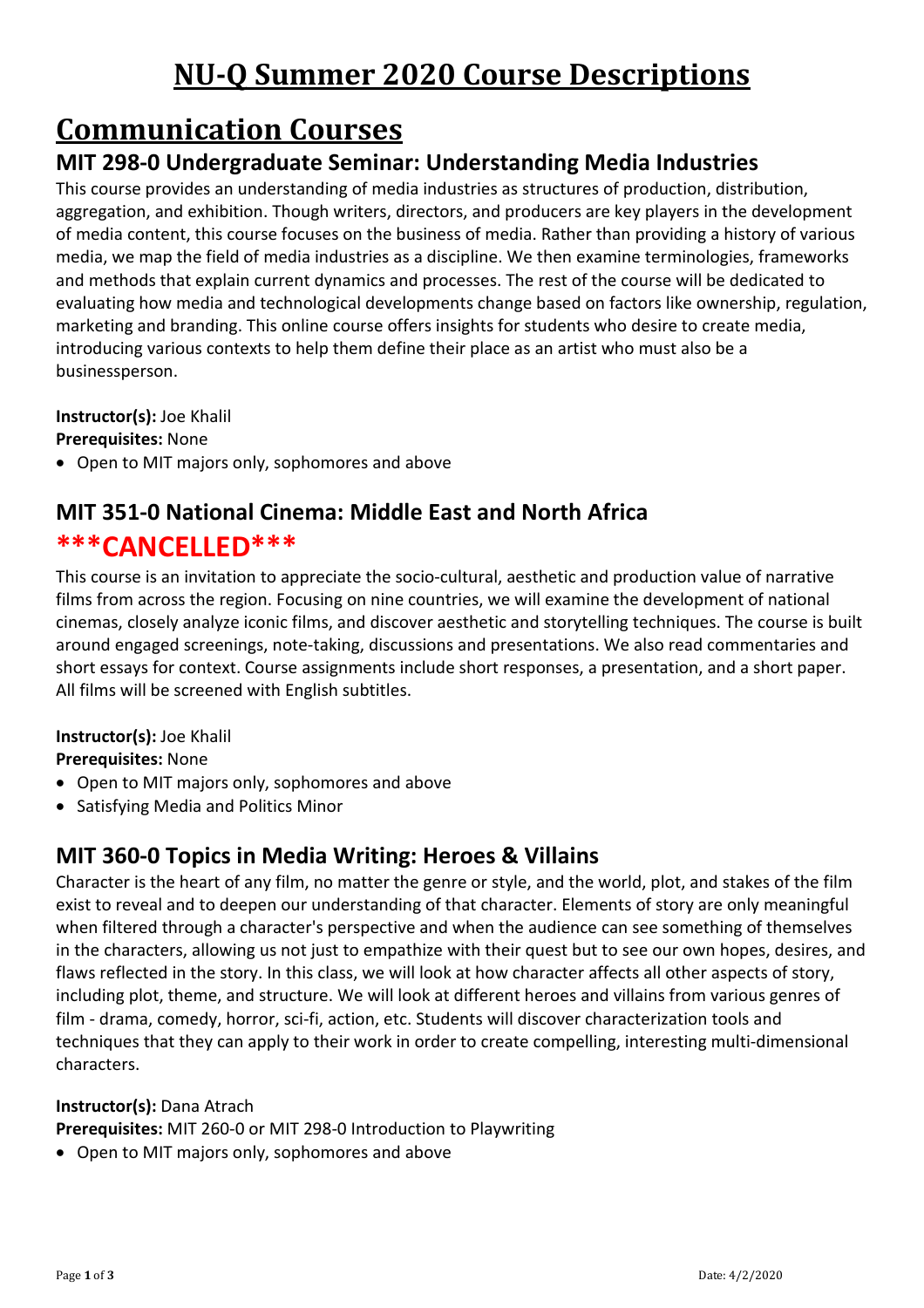### **MIT 398-0 Undergraduate Seminar: Digital Innovation and SMM**

Digital innovation is the use of digital technology to enhance consumer experience, to launch new products, to develop new business models, and ultimately to make the world a better and more convenient place. This course will discuss theory and practice of digital innovation. The course will also provide an overview of the digital marketing ecosystem. Students will explore human factors integral to the design of social media marketing messages in the strategic planning phases. Lectures, interactive discussions, and hands-on projects will revolve around the themes of the roles a wide variety of sources and user-generated contents play in social media marketing, influencer marketing, and digital content marketing. Using a hybrid format of interactive lectures, highly engaged class participation, case studies, breakout sessions, and campaign presentations, students in the course will finish with not only theoretical foundations of diffusion of innovation and digital marketing but also practical foundations of core skills to execute social media marketing campaigns across industries.

**Instructor(s):** Venus Jin **Prerequisites:** None

• Open to sophomores and above

# **Journalism Courses**

### **Jour 390-0/MIT 398-0/Religion 387-0 Special Topics: Islam, America, and the Media**

This course will analyze how images of Islam are fashioned in the U.S. media in dialogue with (and/or ignorance of) the long history of Islam in America. As a minority religious community, American Muslims have responded and hoped to shape their own media narrative, but face enduring challenges relating to Islamophobia, race, neo-liberalism, and international events. This course examines the crafting of media narratives both about Islam and by Muslims in America. It also compares these narratives with the actual religious identities of Muslims in America over two centuries or more.

#### **Instructor(s):** Abraham Abusharif & Zachary Wright

#### **Prerequisites:** None

- Open to sophomores and above
- Satisfying Media and Politics Minor and Middle Eastern Studies Minor

## **Jour 390-0/MIT 398-0 Special Topics: Field Reporting\*\*\*CANCELLED\*\*\***

This class will focus on the reasons behind growing levels of Euroscepticism within the European Union (EU). By examining and using the socio-political motives behind the Brexit vote as a departure point, students will gain an insight into the political landscape of Britain and its historic relationship with the EU. They will study the reasons contributing to the prolonged exit negotiations and the likely state of any future relationships between the UK and EU. At the same time, students will examine the growing discourse on Euroscepticism and potential explanations for this growing phenomenon among EU member countries. The field trip portion of this class will be divided equally between London and Brussels.

**Instructor(s):** Jairo Alfons Lugo-Ocando **Prerequisites:** None

• Open to sophomores and above

#### **STRATCOM 306-0 Media Planning**

How do professional communicators decide what media to use in a strategic communication campaign, in order to maximize its impact? How should the budget be split among various types of media? How long should the campaign run? How many consumers should the campaign reach, and how frequently? What